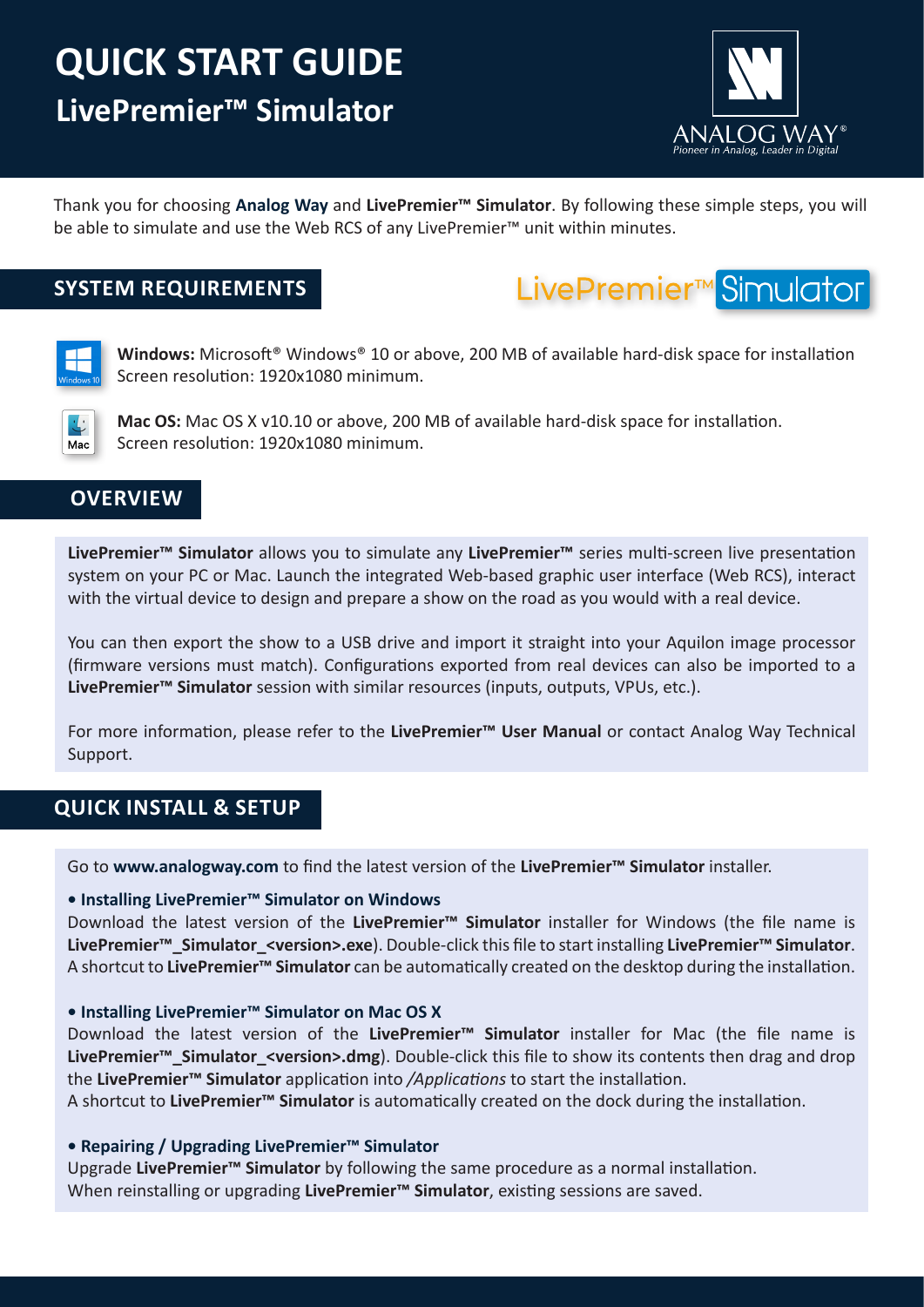# **USE THE LIVEPREMIER™ SIMULATOR**

| <b>SESSIONS</b>                                                                            | <b>SETUP</b>                                         | LivePremier <sup>™</sup> Simulator                                                                                                       |                                                                                                                                  |                                                                                                                                                       | <b>MANALOG WAY®</b>                                                                 |
|--------------------------------------------------------------------------------------------|------------------------------------------------------|------------------------------------------------------------------------------------------------------------------------------------------|----------------------------------------------------------------------------------------------------------------------------------|-------------------------------------------------------------------------------------------------------------------------------------------------------|-------------------------------------------------------------------------------------|
| $\bullet$<br>Session 1<br>v2.0.228<br>Aquilon RS4<br>127.0.0.1<br>IP address :             | <b>Identification</b><br>Label<br><b>Description</b> | Session 1                                                                                                                                |                                                                                                                                  |                                                                                                                                                       |                                                                                     |
| 3000<br>Port:<br>$\bullet$<br>Session 2<br>Aquion C+<br>v2.0.228                           | <b>Network</b><br>Port                               | 3000                                                                                                                                     | ╞╕                                                                                                                               |                                                                                                                                                       |                                                                                     |
| IP address :<br>127.0.0.1<br>3000<br>Port:                                                 | <b>Device</b><br><b>Type</b><br><b>Version</b>       | RS1<br><b>RS</b> alpha<br>2.0.228                                                                                                        | RS2<br>RS3<br>ᅱ                                                                                                                  | <b>RS4</b><br>$\epsilon$                                                                                                                              | $C +$                                                                               |
| $\bullet$<br>Session 3<br>Aquilon RS alpha<br>v1.2.11<br>IP address :<br>127.0.0.1<br>3000 | <b>Configuration</b>                                 | <b>Input Connector Card 1</b><br>$\left  \mathbf{v} \right $<br><b>HDMI 2.0</b><br><b>Input Connector Card 3</b><br>H<br><b>HDMI 2.0</b> | <b>Input Connector Card 2</b><br><b>HDMI 2.0</b><br>$ \mathbf{v} $<br><b>Input Connector Card 4</b><br>$ \mathbb{1} $<br>12G-SDI | <b>Ouput Connector Card 1</b><br>$ \mathbb{I} $<br><b>HDMI 2.0</b><br><b>Ouput Connector Card 2</b><br>$\left  \mathbf{v} \right $<br><b>HDMI 2.0</b> |                                                                                     |
| Port:                                                                                      |                                                      | <b>Input Connector Card 5</b><br>$\vert \textbf{\text{-}} \vert$<br>DP 1.2                                                               | <b>Input Connector Card 6</b><br>$\vert \text{\textbf{-}} \vert$<br>DP 1.2                                                       | <b>Ouput Connector Card 3</b><br>╶╿╾║<br><b>HDMI 2.0</b>                                                                                              | <b>Video Processing Unit</b><br>F<br>$\overline{3}$<br><b>Image Processing Unit</b> |
|                                                                                            |                                                      | $USB + Sync$                                                                                                                             | Framelock + LAN + MVW 1 & 2                                                                                                      | <b>Ouput Connector Card 4</b><br>$\vert - \vert$<br><b>HDMI 2.0</b>                                                                                   | Н<br>$\overline{2}$                                                                 |
|                                                                                            |                                                      | <b>PSU1</b><br><b>PSU 2</b>                                                                                                              | PSU <sub>3</sub><br><b>GPIO + DANTE</b>                                                                                          | <b>Not Available</b>                                                                                                                                  |                                                                                     |
|                                                                                            |                                                      |                                                                                                                                          |                                                                                                                                  |                                                                                                                                                       |                                                                                     |
| <b>Create New Session</b><br><b>Duplicate Session</b>                                      |                                                      |                                                                                                                                          | Save                                                                                                                             | <b>Discard</b><br><b>Stop Session</b>                                                                                                                 | <b>Open Web RCS</b>                                                                 |
| <b>Delete Session</b>                                                                      |                                                      |                                                                                                                                          |                                                                                                                                  |                                                                                                                                                       |                                                                                     |

Configure any LivePremier™ device with the simulator and save it in a session. The **LivePremier™ Simulator** is able to manage multiple sessions with different device configurations.

- Note: Only one session can be run at a time.
	- It is not possible to update a firmware version in a simulation session.

#### **• Create a session - Configure a LivePremier™ unit**

- 1. Run **LivePremier™ Simulator**.
- 2. Click **Create New Session.**
- 3. Set the configuration for the session:
- **Label:** Enter a label for this session.
- **Description:** Enter details for this session.
- **Port:** Change the port number if needed (**3000** by default).
- **Type:** Select the LivePremier™ device to simulate.
- **Version:** Select the firmware version of the LivePremier™ device.
- **Configuration:** Select the input / output cards types (and the VPUs and IPUs for C and C+ units).
- 4. Click **Save** to save the selected session.
- 5. Click **Start Session** to simulate the selected session.
- 6. Click **Open Web RCS** to open the session in the default web browser.
- It is also possible to enter the IP address in a web browser to open the session (**127.0.0.1:3000** by default).

After starting a session, it may take some time to be running and ready. Refresh the web page if needed.

For more details on the Web RCS, please refer to the LivePremier™ User Manual.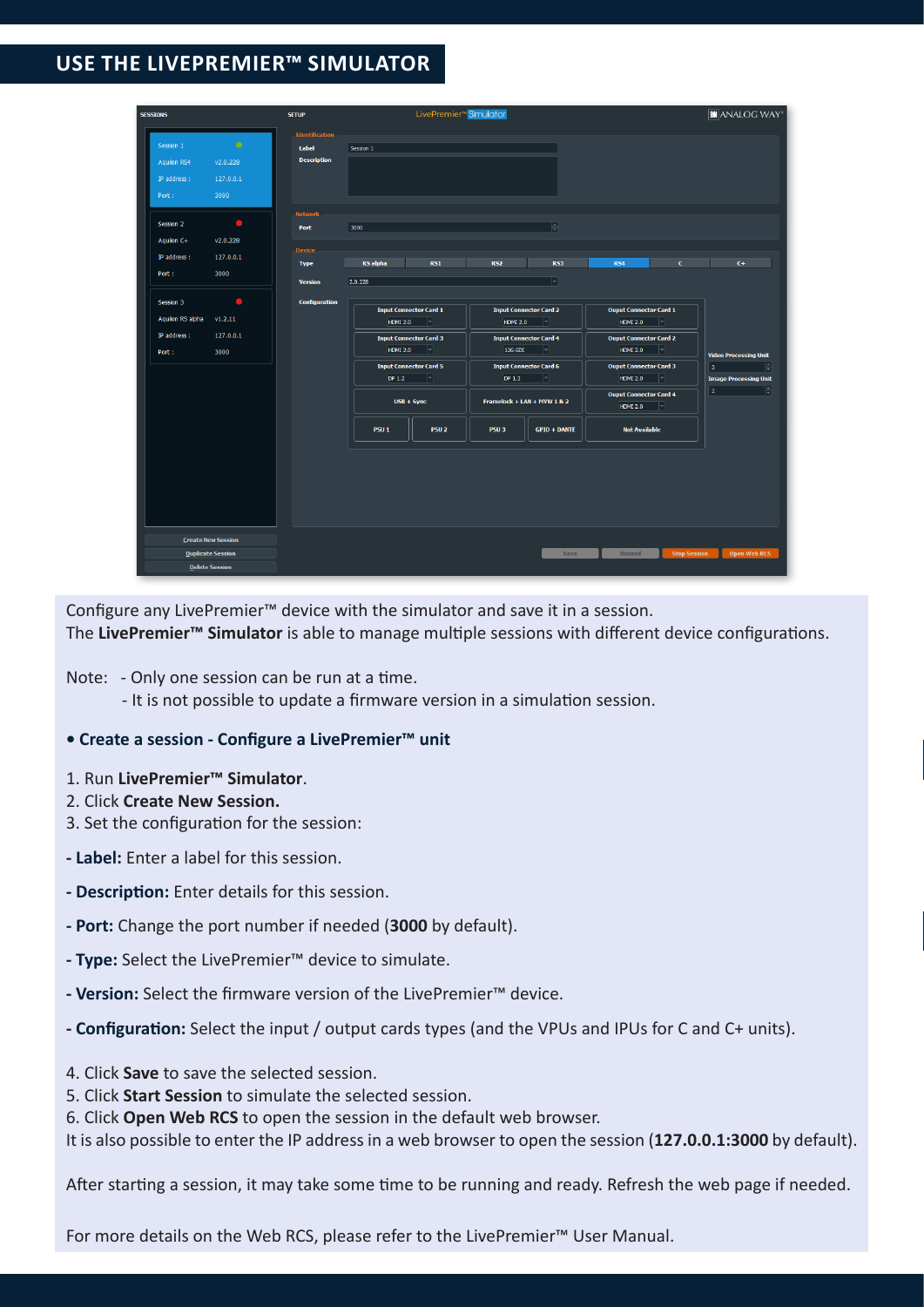#### **• Stop a session - Save a show configuration**

Note: It is important to stop a session to save the changes made in the simulation sessions.

When a session is opened in the **LivePremier™ Simulator**, click **Stop Session** to close the session and save the changes made during this session.

#### **• Start an existing session**

Sessions are saved in the computer storage. When closing and restarting the **LivePremier™ Simulator**, it is possible to start an existing session.

#### 1. Run **LivePremier™ Simulator**.

- 2. Click a session in the left panel.
- 3. Click **Start Session** to simulate the selected session.
- 4. Click **Open Web RCS** to open the session in the default web browser.

#### **• Duplicate a session**

- 1. Run **LivePremier™ Simulator.**
- 2. Click a session in the left panel.
- 3. Click **Duplicate Session** to create a new session with the same parameters.

#### **• Delete a session**

Note: This cannot be undone and all configurations, images and shows related to the session will be lost.

- 1. Run **LivePremier™ Simulator**.
- 2. Click a session in the left panel.
- 3. Click **Delete Session** to delete the selected session.

### **PASSWORD PROTECTION**

It is possible to enable password protection for the Web RCS in **Dashboard** > Security. The default password is **11:22:33:44:55:66** when using the **LivePremier™ Simulator**.

**Caution: If lost, the password cannot be reset to default when using the LivePremier™ Simulator.**

### **STILL IMAGES IN THE WEB RCS**

Still images features are fully supported by **LivePremier™ Simulator**, they work as if using a real device.

#### **• Transfer still images from a computer to the simulated device**

- 1. Open the Web RCS and go to **Library**.
- 2. On the computer file browser, select one or multiple images (or a folder).
- 3. Drag and drop the selection in the **Drop images or folder of images** block.
- Or click the block to open the file explorer and select image files to transfer.
- 4. Click **Upload Images**.

The selected images are imported in the Library and can be loaded as image presets.

Note: - The image Library is saved in the session of the **LivePremier™ Simulator**.

- The entire image Library is copied when the session is duplicated in the **LivePremier™ Simulator**.